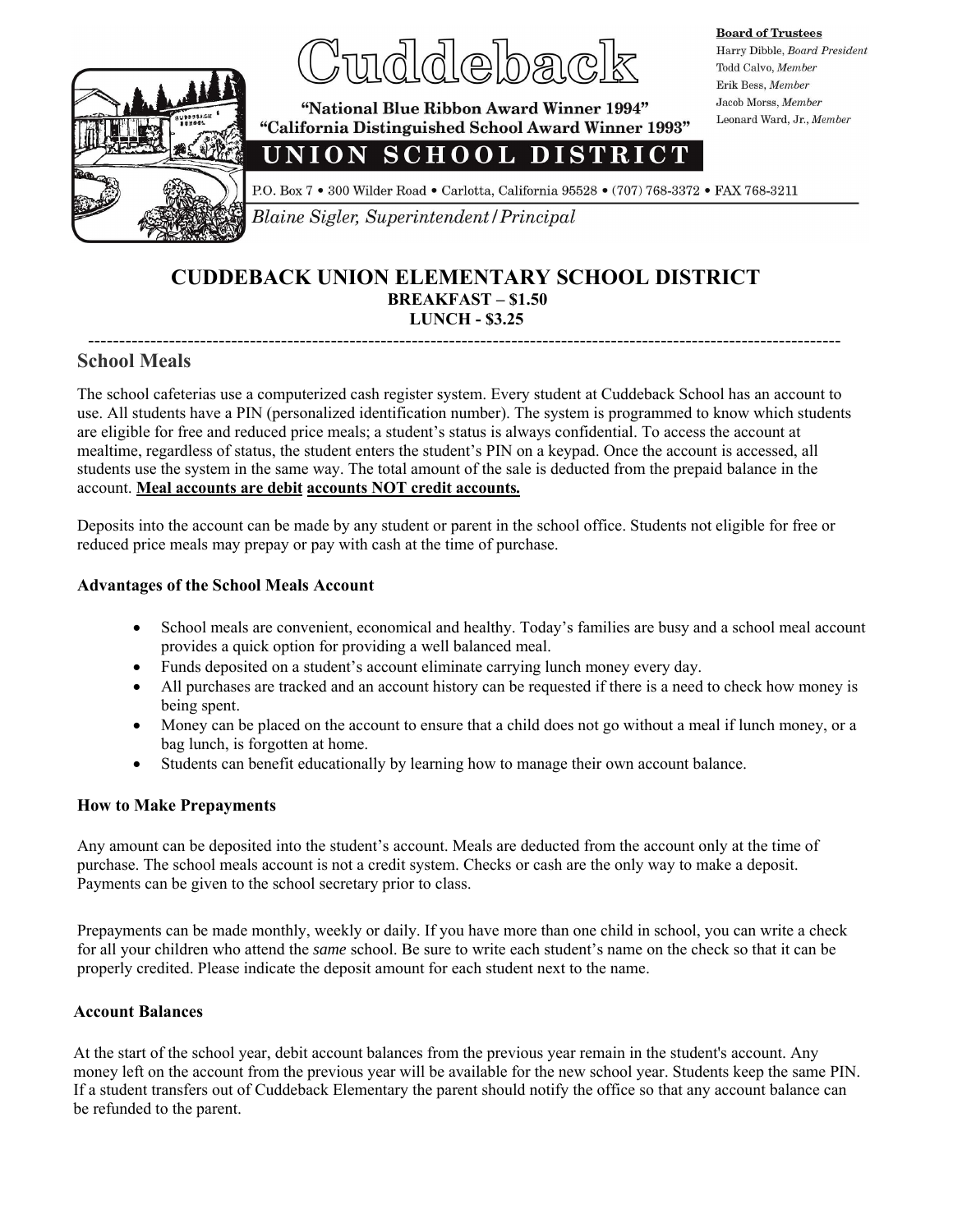#### **Unpaid Meal Debt Policy**

Cuddeback has created an unpaid meal debt policy that still allows students a maximum outstanding balance. The maximum unpaid meal debt allowed is -\$13.00. This provides four courtesy lunches. An unpaid meal debt notification letter will be emailed/texted biweekly to all parents whose students have a negative balance over -\$.50.

**-------------------------------------------------------------------------------------------** 

**-------------------------------------------------------------------------------------------------------------------------** 

#### **FREE / REDUCED PRICE MEAL APPLICATIONS**

- **-------------------------------------------------------------------------------------------**  *A new application must be completed every new school year.*
	- If you received a letter stating that your child is already eligible for free meals for the 2020/2021 school year, you do not need to complete an application.
	- Forms can be turned in immediately to the school secretary.
	- Students will use the prior year's eligibility until the new form is processed and approved if the new form is submitted within the first 30 days of the new school year.
	- Students new to Cuddeback *must* provide proof of eligibility from their previous school in order to receive meal benefits until a new application is processed and approved.
	- Students eligible in the previous school year who do not turn in a 2020/2021 application *will revert to paid status* after the first 30 days of school. *Parent/guardian will provide meals and/or money to purchase school meals* (see prices above).
	- An application with missing information cannot be processed. It will be returned to the household for completion.
	- Processing applications can take up to one week. Results will be mailed to the address on the application. *Please provide your child with a lunch from home or money to purchase school meals until you are notified*. You may call the office at 768.3372 after one week from the date of submission to check on eligibility.
	- *If you do not meet the eligibility requirements, you will need to provide meals and/or money for your student.* If you wish to reapply after being denied benefits because of income, proof of income is required with the new application.
	- Families may apply to receive free or reduced price meals for students at any time during the school year.
	- If you have questions, please contact the office at 768.3372 Monday through Friday from 8:00 AM to 4:00 PM.

**NON-DISCRIMINATION STATEMENT—**In accordance with Federal civil rights law and U.S. Dept. of Ag (USDA) civil rights regulations and policies, the USDA, its Agencies, office, and employees, and institutions participating in or administering USDA programs are prohibited from discrimination based on race, color, national origin, sex, disability, age, or reprisal or retaliation for prior civil rights activity in any program or activity conducted or funded by USDA. Persons with disabilities who require alternative means of communication for program information (e.g. Braille, large print, audiotape, American Sign Language, etc.) should contact the Agency (State or local) where they applied for benefits. Individuals who are deaf, hard of hearing or have speech disabilities may contact USDA through the Federal Relay Service at (800) 877-8339. Additionally, program information may be made available in languages other than English. To file a complaint of discrimination, complete the USDA Program Discrimination Complaint Form, (AD-3027) found online at: http://www.ascr.usda.gov/complaint\_filing\_cust.html, and at any USDA office, or write a letter addressed to USDA and provide in the letter all of the information requested in the form. To request a copy of the complaint form, call (866) 632- 9992. Submit your completed form or letter to USDA by: (1) mail: U.S. Department of Agriculture, Office of the Assistant Secretary for Civil Rights, 1400 Independent Ave., SW, Washington D.C. 20250-9410; (2) fax: (202) 690-7442; or (3) email: **program.intake@usda.gov**. USDA is an equal opportunity provider and employer.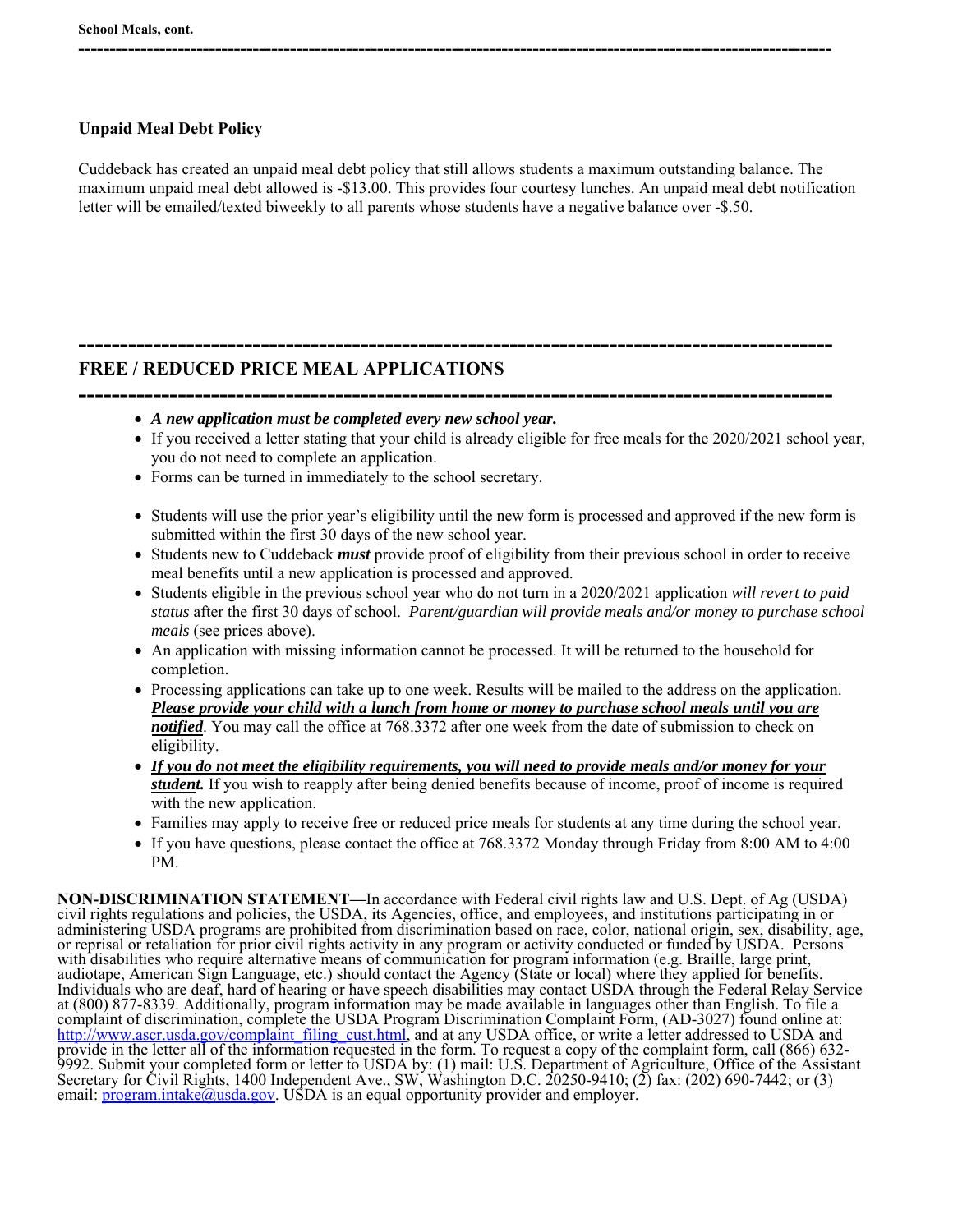## **PRICING LETTER TO CUDDEBACK HOUSEHOLDS FOR FREE AND REDUCED PRICE SCHOOL MEALS – 2020/2021 SCHOOL YEAR**

#### Dear Parent/Guardian:

Children need healthy meals to learn. **Cuddeback Union Elementary School District** offers healthy meals served every school day at participating schools. Cuddeback students may buy lunch for \$3.25 and/or breakfast for \$1.50. Students may also buy milk for \$0.50. You or your children do not have to be a U.S. citizen to qualify for free or reduced-priced meals. This packet includes an application for free or reduced price meal benefits, and a set of detailed instructions. Below are some common questions and answers to help you with the application process.

#### 1. WHO CAN GET FREE OR REDUCED PRICE MEALS?

- All children in households receiving benefits from CalFresh**,** CalWORKS, or the Food Distribution Program on Indian Reservations (FDPIR), are eligible for free meals.
- Foster children that are under the legal responsibility of a foster care agency or court are eligible for free meals.
- Children participating in their school's Head Start program are eligible for free meals.
- Children who meet the definition of homeless, runaway, or migrant are eligible for free meals.
- Children may receive free or reduced price meals if your household's income is within the limits on the Federal Income Eligibility Guidelines. Your children may qualify for free or reduced price meals if your household income falls at or below the limits on this chart.

| FEDERAL ELIGIBILITY INCOME CHART For Reduced For School Year 2020/2021 |                   |                 |                 |  |  |  |
|------------------------------------------------------------------------|-------------------|-----------------|-----------------|--|--|--|
| Household size                                                         | Yearly $F/R$      | Monthly $F/R$   | Weekly $F/R$    |  |  |  |
|                                                                        | \$16,237/\$23,606 | \$1,354/\$1,968 | \$313/\$454     |  |  |  |
| 2                                                                      | \$21,938/\$31,894 | \$1,832/\$2,658 | \$423/\$614     |  |  |  |
| 3                                                                      | \$27,729/\$40,182 | \$2,311/\$3,349 | \$534/\$773     |  |  |  |
| 4                                                                      | \$33,475/\$48,470 | \$2,790/\$4,040 | \$644/\$933     |  |  |  |
| 5                                                                      | \$39,221/\$56,758 | \$3,269/\$4,730 | \$755/\$1,092   |  |  |  |
| 6                                                                      | \$44,967/\$65,046 | \$3,748/\$5,421 | \$865/\$1,251   |  |  |  |
| 7                                                                      | \$50,713/\$73,334 | \$4,705/\$6,112 | \$976/1,411     |  |  |  |
| 8                                                                      | \$56,459/\$81,622 | \$4,705/\$6,802 | \$1,086/\$1,570 |  |  |  |
| Each additional person:                                                | \$5,746/\$8,288   | \$479/\$691     | \$111/\$160     |  |  |  |

- 2. HOW DO I KNOW IF MY CHILDREN QUALIFY AS HOMELESS, MIGRANT, OR RUNAWAY? Do the members of your household lack a permanent address? Are you staying together in a shelter, hotel, or other temporary housing arrangement? Does your family relocate on a seasonal basis? Are any children living with you who have chosen to leave their prior family or household? If you believe children in your household meet these descriptions and haven't been told your children will get free meals, please call or e-mail our homeless/ foster youth liaison coordinator at 707-768-3372, or **office@cuddebackschool.org**.
- 3. DO I NEED TO FILL OUT AN APPLICATION FOR EACH CHILD? No. *Use one Free and Reduced Price School Meals Application for all students in your household.* We cannot approve an application that is not complete, so be sure to fill out all required information. Return the completed application to: **Cuddeback Elementary School P.O. Box 7 / 300 Wilder Rd. Carlotta, CA 95528**
- 4. SHOULD I FILL OUT AN APPLICATION IF I RECEIVED A LETTER THIS SCHOOL YEAR SAYING MY CHILDREN ARE ALREADY APPROVED FOR FREE MEALS? No, but please read the letter you got carefully and follow the instructions. If any children in your household were missing from your eligibility notification, contact the secretary at 707-768-3372, or email **office@cuddebackschool.org,** immediately.
- 5. CAN I APPLY ONLINE? No. We currently do not have an online application system.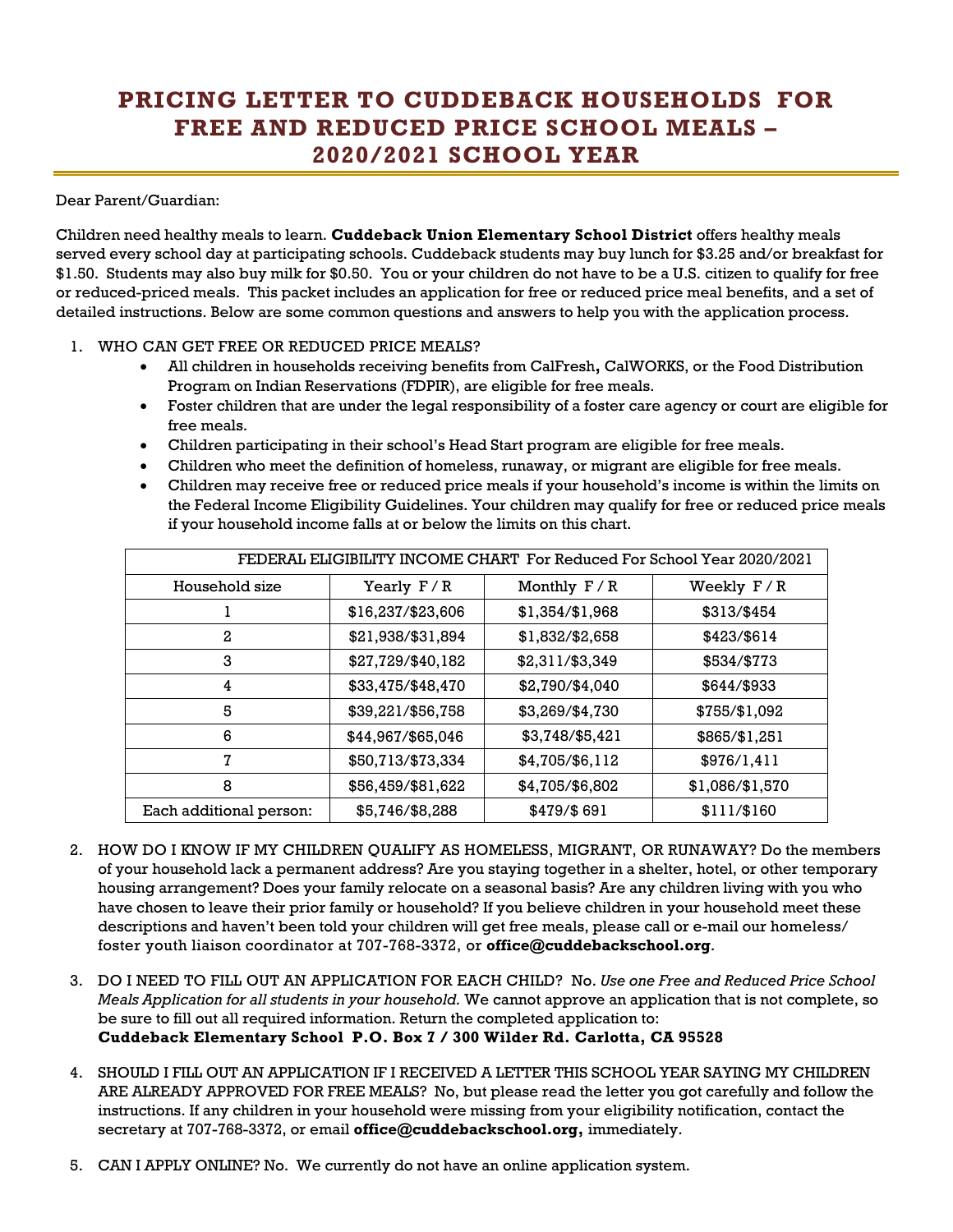- 6. MY CHILD'S APPLICATION WAS APPROVED LAST YEAR. DO I NEED TO FILL OUT A NEW ONE? Yes. Your child's application is only good for that school year and for the first few days of this school year, through **Monday, September 31, 2020**. You must send in a new application unless you've received a letter stating that your child is eligible for the 2020/2021 school year. If you do not send in a new application that is approved by the school district, or you have not been notified that your child is eligible for free or reduced-priced meals, your child will be charged the full price for meals.
- 7. I GET WIC. CAN MY CHILDREN GET FREE MEALS? Children in households participating in WIC may be eligible for free or reduced price meals. Please send in an application.
- 8. WILL THE INFORMATION I GIVE BE CHECKED? Yes. We may also ask you to send written proof of the household income you report.
- 9. IF I DON'T QUALIFY NOW, MAY I APPLY LATER? Yes, you may apply at any time during the school year. For example, children with a parent or guardian who becomes unemployed may become eligible for free and reduced price meals if the household income drops below the income limit. Proof of income is required to reapply
- 10. MAY I APPLY IF SOMEONE IN MY HOUSEHOLD IS NOT A U.S. CITIZEN? Yes. You, your children, or other household members do not have to be U.S. citizens to apply for free or reduced price meals.
- 11. WHAT IF MY INCOME IS NOT ALWAYS THE SAME? List the amount that you normally receive. For example, if you normally make \$1000 each month, but you missed some work last month and only made \$900, put down that you made \$1000 per month. If you normally get overtime, include it, but do not include it if you only work overtime sometimes. If you have lost a job or had your hours or wages reduced, use your current income.
- 12. WHAT IF SOME HOUSEHOLD MEMBERS HAVE NO INCOME TO REPORT? Household members may not receive some types of income we ask you to report on the application, or may not receive income at all. Whenever this happens, please write a 0 in the field. However, if any income fields are left empty or blank, those will also be counted as zeroes. Please be careful when leaving income fields blank, as we will assume you meant to do so.
- 13. WE ARE IN THE MILITARY. DO WE REPORT OUR INCOME DIFFERENTLY? Your basic pay and cash bonuses must be reported as income. If you get any cash value allowances for off-base housing, food, or clothing, it must also be included as income. However, if your housing is part of the Military Housing Privatization Initiative, do not include your housing allowance as income. Any additional combat pay resulting from deployment is also excluded from income.
- 14. WHAT IF THERE ISN'T ENOUGH SPACE ON THE APPLICATION FOR MY FAMILY? List any additional household members on a separate piece of paper, and attach it to your application.
- 15. MY FAMILY NEEDS MORE HELP. ARE THERE OTHER PROGRAMS WE MIGHT APPLY FOR? To find out how to apply for CalFresh or other assistance benefits, contact your local assistance office or call 1-877-847-3663 (FOOD).

If you have other questions or need help, call (**707)768-3372***.* 

Sincerely,

Cuddeback Union Elementary School District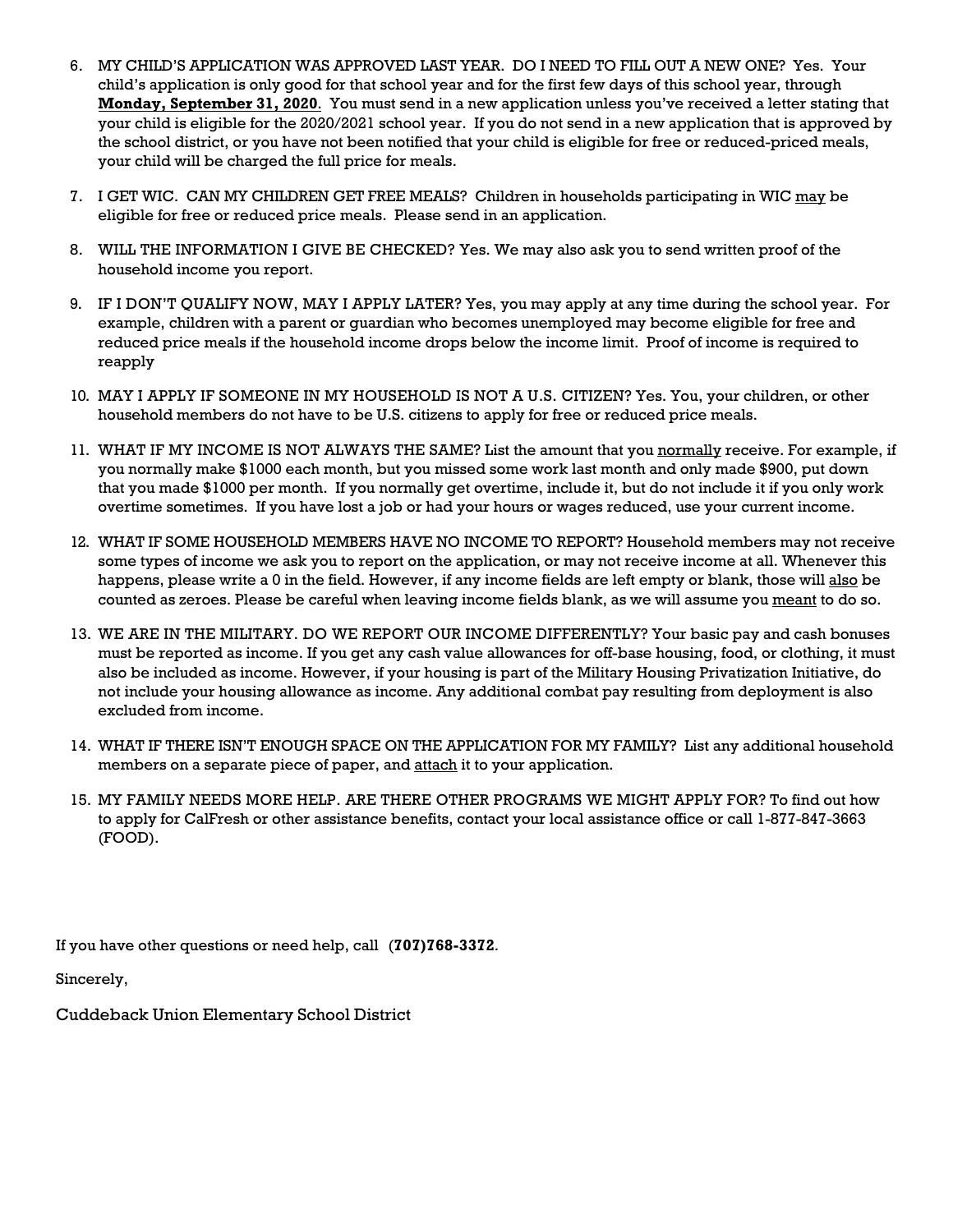## **HOW TO APPLY FOR FREE AND REDUCED PRICE SCHOOL MEALS**

Please use these instructions to help you fill out the application for free or reduced price school meals. You only need to submit one application per household.The application must be filled out completely to certify your children for free or reduced price school meals. Please follow these instructions in order! Each step of the instructions is the same as the steps on your application. If at any time you are not sure what to do next, please contact Food Services at (707) 768‐3372.

#### **PLEASE USE A BLACK OR BLUE PEN (NOT A PENCIL) WHEN FILLING OUT THE APPLICATION AND DO YOUR BEST TO PRINT CLEARLY.**

### **STEP 1: LIST ALL HOUSEHOLD MEMBERS WHO ARE INFANTS, CHILDREN, AND STUDENTS UP TO AND INCLUDING GRADE 12**

Tell us how many infants, children, and school students live in your household. They do NOT have to be related to you to be a part of your household.

**Who should I list here?** When filling out this section, please include ALL members in your household who are:

- . Children age 18 or under AND are supported with the household's income;
- $\bullet$ In your care under a foster arrangement, or qualify as homeless, migrant, or runaway youth;
- $\bullet$ Students attending Cuddeback School, regardless of age.

| A) List each child's name. Print each child's    | B) What school is this child       | C) Do you have any foster children? If any children      | D) Are any children homeless, migrant, |
|--------------------------------------------------|------------------------------------|----------------------------------------------------------|----------------------------------------|
| name. Use one line of the application for each   | enrolled in? List the school       | listed are foster children, mark the "Foster Child"      | or runaway? If you believe any child   |
| child. When printing names, write one letter in  | child(ren) is enrolled in for each | box next to the child's name. If you are ONLY            | listed in this section meets this      |
| each box. Stop if you run out of space. If there | child.                             | applying for foster children, after finishing STEP 1, go | description, mark the "Homeless,       |
| are more children present than lines on the      |                                    | to STEP 4.                                               | Migrant, Runaway" box next to the      |
| application, attach a second piece of paper      |                                    | Foster children who live with you may count as           | child's name and complete all steps of |
| with all required information for the additional |                                    | members of your household and should be listed on        | the application.                       |
| children.                                        |                                    | your application. If you are applying for both foster    |                                        |
|                                                  |                                    | and non-foster children, go to step 3.                   |                                        |

#### **STEP 2: DO ANY HOUSEHOLD MEMBERS CURRENTLY PARTICIPATE IN SNAP, TANF, OR FDPIR?**

**If anyone in your household (including you) currently participates in one or more of the assistance programs listed below, your children are eligible for free school meals:**

- $\bullet$ The Supplemental Nutrition Assistance Program (SNAP) or CalFresh.
- . Temporary Assistance for Needy Families (TANF) or CalWORKS.
- $\bullet$ The Food Distribution Program on Indian Reservations (FDPIR).

| A) If no one in your household participates in any of the above | B) If anyone in your household participates in any of the above listed programs:                           |
|-----------------------------------------------------------------|------------------------------------------------------------------------------------------------------------|
| listed programs:                                                | Write a case number for SNAP, TANF, or FDPIR. You only need to provide one case number. If you participate |
| Leave STEP 2 blank and go to STEP 3.                            | in one of these programs and do not know your case number, contact: 1-877-847-3663.                        |
|                                                                 | Go to <b>STEP 4.</b>                                                                                       |
|                                                                 |                                                                                                            |

#### **STEP 3: REPORT INCOME FOR ALL HOUSEHOLD MEMBERS**

#### **How do I report my income?**

- . Use the charts titled **"Sources of Income for Adults"** and **"Sources of Income for Children,"** printed on the back side of the application form to determine if your household has income to report.
- . Report all amounts in **GROSS INCOME** ONLY. Report all income in whole dollars. Do not include cents.
- oGross income is the total income received before taxes.
- oMany people think of income as the amount they "take home" and not the total, "gross" amount. Make sure that the income you report on this application has NOT been reduced to pay for taxes, insurance premiums, or any other amounts taken from your pay.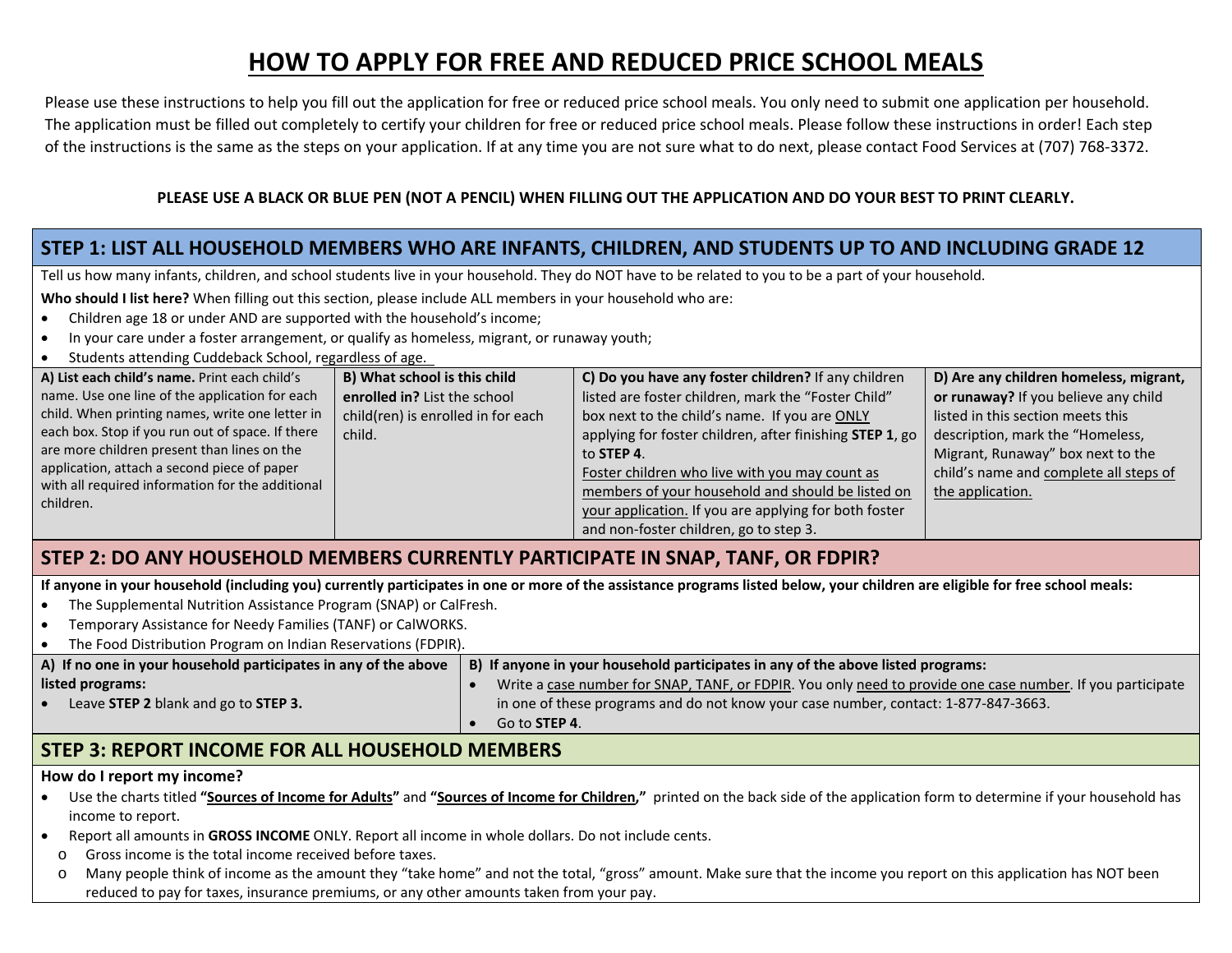| STEP 3: REPORT INCOME FOR ALL HOUSEHOLD MEMBERS                                                                                                                                                                                                                                                                                                                                                                                                                                              |                                                                                                                                                                                |                                                            |  |  |  |  |  |
|----------------------------------------------------------------------------------------------------------------------------------------------------------------------------------------------------------------------------------------------------------------------------------------------------------------------------------------------------------------------------------------------------------------------------------------------------------------------------------------------|--------------------------------------------------------------------------------------------------------------------------------------------------------------------------------|------------------------------------------------------------|--|--|--|--|--|
| Write a "0" in any fields where there is no income to report. Any income fields left empty or blank will also be counted as a zero. If you write '0' or leave any fields blank, you are<br>certifying (promising) that there is no income to report. If local officials suspect that your household income was reported incorrectly, your application will be investigated.<br>Mark how often each type of income is received using the check boxes to the right of each field.<br>$\bullet$ |                                                                                                                                                                                |                                                            |  |  |  |  |  |
| <b>3.A. REPORT INCOME EARNED BY CHILDREN</b>                                                                                                                                                                                                                                                                                                                                                                                                                                                 |                                                                                                                                                                                |                                                            |  |  |  |  |  |
|                                                                                                                                                                                                                                                                                                                                                                                                                                                                                              | Report all income earned or received by children. Report the combined gross income for ALL children listed in STEP 1 in your household in the box marked "Child Income." Only  |                                                            |  |  |  |  |  |
|                                                                                                                                                                                                                                                                                                                                                                                                                                                                                              | count foster children's income if you are applying for them together with the rest of your household.                                                                          |                                                            |  |  |  |  |  |
|                                                                                                                                                                                                                                                                                                                                                                                                                                                                                              | What is Child Income? Child income is money received from outside your household that is paid DIRECTLY to your children. Many households do not have any child income.         |                                                            |  |  |  |  |  |
| <b>3.B REPORT INCOME EARNED BY ADULTS</b>                                                                                                                                                                                                                                                                                                                                                                                                                                                    |                                                                                                                                                                                |                                                            |  |  |  |  |  |
| Who should I list here?                                                                                                                                                                                                                                                                                                                                                                                                                                                                      |                                                                                                                                                                                |                                                            |  |  |  |  |  |
| $\bullet$<br>if they do not receive income of their own.                                                                                                                                                                                                                                                                                                                                                                                                                                     | When filling out this section, please include ALL adult members in your household who are living with you and share income and expenses, even if they are not related and even |                                                            |  |  |  |  |  |
| Do NOT include:<br>$\bullet$                                                                                                                                                                                                                                                                                                                                                                                                                                                                 |                                                                                                                                                                                |                                                            |  |  |  |  |  |
| $\circ$                                                                                                                                                                                                                                                                                                                                                                                                                                                                                      | People who live with you but are not supported by your household's income AND do not contribute income to your household.                                                      |                                                            |  |  |  |  |  |
| Infants, Children and students already listed in STEP 1.<br>O                                                                                                                                                                                                                                                                                                                                                                                                                                |                                                                                                                                                                                |                                                            |  |  |  |  |  |
| 1) List adult household members' names.                                                                                                                                                                                                                                                                                                                                                                                                                                                      | 2) Report earnings from work. Report all income from work in the                                                                                                               | 3) Report income from public assistance/child              |  |  |  |  |  |
| Print the name of each household member                                                                                                                                                                                                                                                                                                                                                                                                                                                      | "Earnings from Work" field on the application. This is usually the money                                                                                                       | support/alimony. Report all income that applies in the     |  |  |  |  |  |
| in the boxes marked "Names of Adult                                                                                                                                                                                                                                                                                                                                                                                                                                                          | received from working at jobs. If you are a self-employed business or<br>farm owner, you will report your net income.                                                          | "Public Assistance/Child Support/Alimony" field on the     |  |  |  |  |  |
| Household Members (First and Last)." Do                                                                                                                                                                                                                                                                                                                                                                                                                                                      | application. Do not report the cash value of any public                                                                                                                        |                                                            |  |  |  |  |  |
| not list any household members you listed                                                                                                                                                                                                                                                                                                                                                                                                                                                    | assistance benefits NOT listed on the chart. If income is                                                                                                                      |                                                            |  |  |  |  |  |
| in STEP 1. If a child listed in STEP 1 has                                                                                                                                                                                                                                                                                                                                                                                                                                                   | amount. This is calculated by subtracting the total operating expenses of                                                                                                      | received from child support or alimony, only report court- |  |  |  |  |  |
| income, follow the instructions in STEP 3,                                                                                                                                                                                                                                                                                                                                                                                                                                                   | your business from its gross receipts or revenue.                                                                                                                              | ordered payments. Informal but regular payments should     |  |  |  |  |  |
| part A.                                                                                                                                                                                                                                                                                                                                                                                                                                                                                      |                                                                                                                                                                                | be reported as "other" income in the next part.            |  |  |  |  |  |
| 4) Report income from                                                                                                                                                                                                                                                                                                                                                                                                                                                                        |                                                                                                                                                                                |                                                            |  |  |  |  |  |
| pensions/retirement/all other income.                                                                                                                                                                                                                                                                                                                                                                                                                                                        |                                                                                                                                                                                |                                                            |  |  |  |  |  |
| Report all income that applies in the<br>"Pensions/Retirement/ All Other Income"                                                                                                                                                                                                                                                                                                                                                                                                             |                                                                                                                                                                                |                                                            |  |  |  |  |  |
| field on the application.                                                                                                                                                                                                                                                                                                                                                                                                                                                                    |                                                                                                                                                                                |                                                            |  |  |  |  |  |
|                                                                                                                                                                                                                                                                                                                                                                                                                                                                                              |                                                                                                                                                                                |                                                            |  |  |  |  |  |
|                                                                                                                                                                                                                                                                                                                                                                                                                                                                                              |                                                                                                                                                                                |                                                            |  |  |  |  |  |
| <b>STEP 4: CONTACT INFORMATION AND ADULT SIGNATURE</b>                                                                                                                                                                                                                                                                                                                                                                                                                                       |                                                                                                                                                                                |                                                            |  |  |  |  |  |
|                                                                                                                                                                                                                                                                                                                                                                                                                                                                                              | All applications must be signed by an adult member of the household. By signing the application, that household member is promising that all information has been truthfully   |                                                            |  |  |  |  |  |
| and completely reported. Before completing this section, please also make sure you have read the privacy and civil rights statements on the back of the application.                                                                                                                                                                                                                                                                                                                         |                                                                                                                                                                                |                                                            |  |  |  |  |  |
|                                                                                                                                                                                                                                                                                                                                                                                                                                                                                              | A) Provide your contact information. Write your current<br>B) Print and sign your name<br>C) Provide the last four digits of your Social Security Number. An adult household   |                                                            |  |  |  |  |  |
|                                                                                                                                                                                                                                                                                                                                                                                                                                                                                              |                                                                                                                                                                                |                                                            |  |  |  |  |  |

|                                 | C) Provide the last four digits of your Social Security Number. An adult household  |
|---------------------------------|-------------------------------------------------------------------------------------|
| and write today's date. Print   | member must enter the last four digits of their Social Security Number in the space |
| the name of the adult signing   | provided. You are eligible to apply for benefits even if you do not have a Social   |
| the application and that person | Security Number. If no adult household members have a Social Security Number,       |
| signs in the box "Signature of  | leave this space blank and mark the box to the right labeled "Check if no SSN."     |
| adult."                         |                                                                                     |
|                                 | B) Print and sign your name                                                         |

**Mail Completed Form to: Cuddeback School P.O. Box 7 Carlotta, CA 95528.** *Optional:* **Share children's racial and ethnic identities (optional).** On the back of the application, we ask you to share information about your children's race and ethnicity. This field is optional and does not affect your children's eligibility for free or reduced price school meals.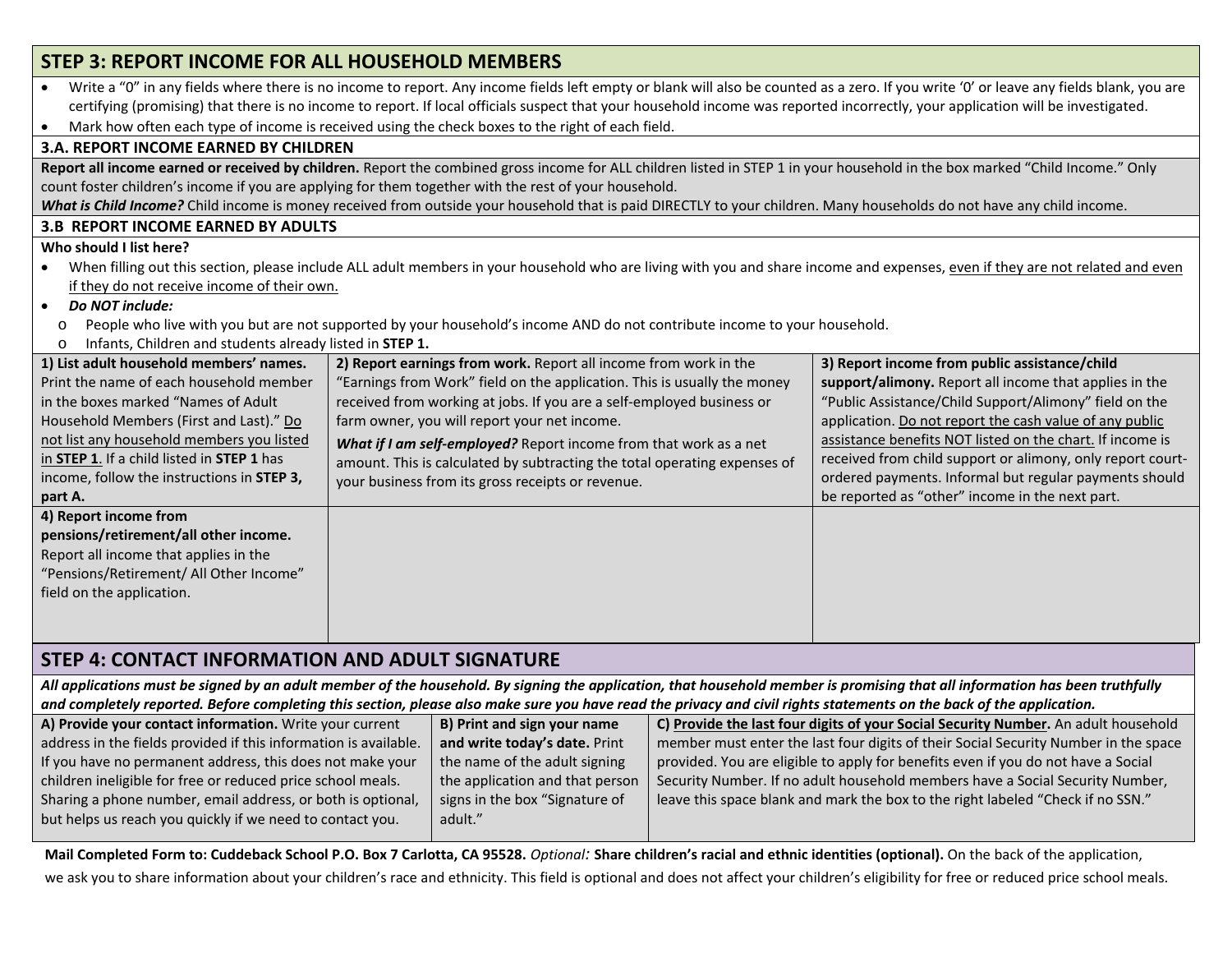## ${\bf School \, Year\ 2020/2021\ Cuddeback\ School \, Application\ for\ Free\ and\ Reduced-Price\ Meals\ Compute\ one\ application\ per\ house\ hold.}$

Read the instructions included with Application on how to apply. Please print and use a pen. This institution is an equal opportunity provider.

California Education Code Section 49557(a): "Applications for free and reduced-price meals may be submitted at any time during a school day. Children participating in the federal National School Lunch Program will not be o **tokens, special tickets, special serving lines, separate entrances, separate dining areas, or by any other means."** 

| <b>STEP1:</b><br>CHILD/STUDENT INFORMATION - List ALL children in household. (if more spaces are required for additional names, attach another sheet of paper) |                                                                                     |                                                                                                                                                                                                                                                                                                                                                                        |                                                                                                                                                                                                                                |              |                          |  |                                                  |                 |                                     |        |                                            |
|----------------------------------------------------------------------------------------------------------------------------------------------------------------|-------------------------------------------------------------------------------------|------------------------------------------------------------------------------------------------------------------------------------------------------------------------------------------------------------------------------------------------------------------------------------------------------------------------------------------------------------------------|--------------------------------------------------------------------------------------------------------------------------------------------------------------------------------------------------------------------------------|--------------|--------------------------|--|--------------------------------------------------|-----------------|-------------------------------------|--------|--------------------------------------------|
| Definition of Household<br><b>Member:</b> "Anyone who is<br>living with you and shares                                                                         | <b>Child's First Name</b>                                                           | МI                                                                                                                                                                                                                                                                                                                                                                     | <b>Child's Last Name</b>                                                                                                                                                                                                       |              | <b>D.O.B.</b>            |  | <b>Current School</b>                            | Foster<br>Child | Homelss<br><b>Migrant</b><br>Runawa |        | <b>Office Use Only</b><br><b>School ID</b> |
| income and expenses, even<br>if not related."                                                                                                                  |                                                                                     |                                                                                                                                                                                                                                                                                                                                                                        |                                                                                                                                                                                                                                |              |                          |  |                                                  |                 |                                     |        |                                            |
| Children in Foster care and<br>children who meet the                                                                                                           |                                                                                     |                                                                                                                                                                                                                                                                                                                                                                        |                                                                                                                                                                                                                                |              |                          |  |                                                  | Vidde           |                                     |        |                                            |
| definition of Homeless.<br><b>Migrant or Runaway are</b>                                                                                                       |                                                                                     |                                                                                                                                                                                                                                                                                                                                                                        |                                                                                                                                                                                                                                |              |                          |  |                                                  | all that        |                                     |        |                                            |
| eligible for free meals. Read<br>How to Apply for Free and                                                                                                     |                                                                                     |                                                                                                                                                                                                                                                                                                                                                                        |                                                                                                                                                                                                                                |              |                          |  |                                                  | <b>Check</b>    |                                     |        |                                            |
| <b>Reduced Price School</b><br><b>Meals</b> for more information.                                                                                              |                                                                                     |                                                                                                                                                                                                                                                                                                                                                                        |                                                                                                                                                                                                                                |              |                          |  |                                                  |                 |                                     |        |                                            |
| <b>STEP 2:</b>                                                                                                                                                 |                                                                                     |                                                                                                                                                                                                                                                                                                                                                                        | Do any Household Members currently participate in one or more of the following assistance programs? (Please circle): SNAP, TANF, or FDPIR                                                                                      |              |                          |  |                                                  |                 |                                     |        |                                            |
| $>$ Go to STEP 3.<br>If NO                                                                                                                                     |                                                                                     |                                                                                                                                                                                                                                                                                                                                                                        | If $YES >$ Write a case number then go to STEP 4                                                                                                                                                                               |              |                          |  | <b>Case Number:</b>                              |                 |                                     |        |                                            |
|                                                                                                                                                                |                                                                                     |                                                                                                                                                                                                                                                                                                                                                                        |                                                                                                                                                                                                                                |              | (Do not complete STEP 3) |  |                                                  |                 |                                     |        |                                            |
| <b>STEP 3:</b>                                                                                                                                                 |                                                                                     |                                                                                                                                                                                                                                                                                                                                                                        | Report Income for ALL Household Members (Skip this step if you answered 'Yes' to STEP 2)                                                                                                                                       |              |                          |  |                                                  |                 |                                     |        |                                            |
| Are you unsure what income                                                                                                                                     | A. Child Income:                                                                    |                                                                                                                                                                                                                                                                                                                                                                        | Sometimes children in the household earn or receive income. Please include the TOTAL                                                                                                                                           |              |                          |  | <b>Child Income</b>                              | Weekly          | How Often?<br>Bi-Weekly             | 2x Mon | Monthly                                    |
| to include here?                                                                                                                                               |                                                                                     |                                                                                                                                                                                                                                                                                                                                                                        | income received by all Household Members listed in STEP 1 here.                                                                                                                                                                |              |                          |  |                                                  |                 |                                     |        |                                            |
| Flip the page and review the<br>charts titled "Sources of<br>Income" for more                                                                                  | B. All Adult Household Members (including yourself)                                 |                                                                                                                                                                                                                                                                                                                                                                        |                                                                                                                                                                                                                                |              |                          |  |                                                  |                 |                                     |        |                                            |
| information.                                                                                                                                                   |                                                                                     |                                                                                                                                                                                                                                                                                                                                                                        | List all Household Members not listed in STEP 1 (including yourself) even if they do not receive income. For each Household Member listed, if they do receive income, report total gross income (before taxes) for each source |              |                          |  |                                                  |                 |                                     |        |                                            |
| The "Sources of Income for<br>Children" chart will help you                                                                                                    |                                                                                     | whole dollars (no cents) only. If they do not receive income from any source, write '0'. If you enter '0' or leave any fields blank, you are certifying (promising) that there is no income to report<br>Name of Adult Household Members<br>Public Assistance/ Child Support/ Alimony/ Pension/<br><b>How Often?</b><br><b>Earnings from Work</b><br><b>How Often?</b> |                                                                                                                                                                                                                                |              |                          |  |                                                  |                 |                                     |        |                                            |
| with the Child Income<br>section.                                                                                                                              | <b>First and Last Name</b>                                                          |                                                                                                                                                                                                                                                                                                                                                                        |                                                                                                                                                                                                                                | Weekly       | Bi-Weekly 2x Mon Monthly |  | <b>Retirement/ Social Security</b>               |                 |                                     |        | Weekly Bi-Weekly 2x Mon Monthly            |
| The "Sources of Income for                                                                                                                                     |                                                                                     |                                                                                                                                                                                                                                                                                                                                                                        |                                                                                                                                                                                                                                |              |                          |  |                                                  |                 |                                     |        |                                            |
| Adults" chart will help you<br>with the All Adult Household                                                                                                    |                                                                                     |                                                                                                                                                                                                                                                                                                                                                                        |                                                                                                                                                                                                                                |              |                          |  | l\$                                              |                 |                                     |        |                                            |
| Members section.                                                                                                                                               |                                                                                     |                                                                                                                                                                                                                                                                                                                                                                        |                                                                                                                                                                                                                                |              |                          |  | \$                                               |                 |                                     |        |                                            |
|                                                                                                                                                                |                                                                                     |                                                                                                                                                                                                                                                                                                                                                                        |                                                                                                                                                                                                                                |              |                          |  | \$                                               |                 |                                     |        |                                            |
| <b>STEP 4:</b>                                                                                                                                                 |                                                                                     |                                                                                                                                                                                                                                                                                                                                                                        | Contact Information & Adult Siganture. Mail Completed Form To: Cuddeback School P.O. Box 7 Carlotta, CA 95528                                                                                                                  |              |                          |  |                                                  |                 |                                     |        |                                            |
|                                                                                                                                                                |                                                                                     |                                                                                                                                                                                                                                                                                                                                                                        | "I certify (promise) that all information on this application is true and that all income is reported. I understand that this information is given in connection witht eh receipt of Federal funds, and that school officials  |              |                          |  |                                                  |                 |                                     |        |                                            |
| <b>Street Address</b>                                                                                                                                          |                                                                                     | City                                                                                                                                                                                                                                                                                                                                                                   | information. am aware that if I purposely give false information, my childrne may lose meal benefits, and I may be prosecuted under applicable State and Federal laws."                                                        | <b>State</b> |                          |  | <b>Zip</b>                                       |                 | <b>Contact Phone/Email</b>          |        |                                            |
|                                                                                                                                                                |                                                                                     |                                                                                                                                                                                                                                                                                                                                                                        |                                                                                                                                                                                                                                |              |                          |  |                                                  |                 |                                     |        |                                            |
| Printed name of adult signing form (First & Last)                                                                                                              |                                                                                     |                                                                                                                                                                                                                                                                                                                                                                        | <b>Signature of adult</b>                                                                                                                                                                                                      | <b>Date</b>  |                          |  | Last 4 digits of S.S.N. (social security number) |                 | <b>Check Box if No SSN</b>          |        |                                            |
|                                                                                                                                                                |                                                                                     |                                                                                                                                                                                                                                                                                                                                                                        |                                                                                                                                                                                                                                |              |                          |  | $XXX - XX -$                                     |                 |                                     |        |                                            |
|                                                                                                                                                                | FOR OFFICE USE ONLY conversions: weekly x52; bi-weekly x26; 2x Mon x24; monthly x12 |                                                                                                                                                                                                                                                                                                                                                                        |                                                                                                                                                                                                                                |              |                          |  |                                                  |                 |                                     |        |                                            |
| <b>Total Income</b>                                                                                                                                            | How often?                                                                          |                                                                                                                                                                                                                                                                                                                                                                        | <b>Household Size</b>                                                                                                                                                                                                          |              |                          |  | Eligibility                                      |                 |                                     |        |                                            |
| \$                                                                                                                                                             | $2x$ Mon<br><b>Monthly</b>                                                          |                                                                                                                                                                                                                                                                                                                                                                        |                                                                                                                                                                                                                                |              | Reduced<br>Free          |  | <b>Denied</b><br><b>Categorical Eligibility</b>  |                 | <b>Error Prone</b>                  |        |                                            |
|                                                                                                                                                                |                                                                                     |                                                                                                                                                                                                                                                                                                                                                                        |                                                                                                                                                                                                                                |              |                          |  |                                                  |                 |                                     |        |                                            |
| <b>Determining Official's Signature</b>                                                                                                                        | Date                                                                                |                                                                                                                                                                                                                                                                                                                                                                        | <b>Confirming Offical's Signature</b>                                                                                                                                                                                          |              | Date                     |  | <b>Verifying Offical's Signature</b>             | Date            |                                     |        |                                            |